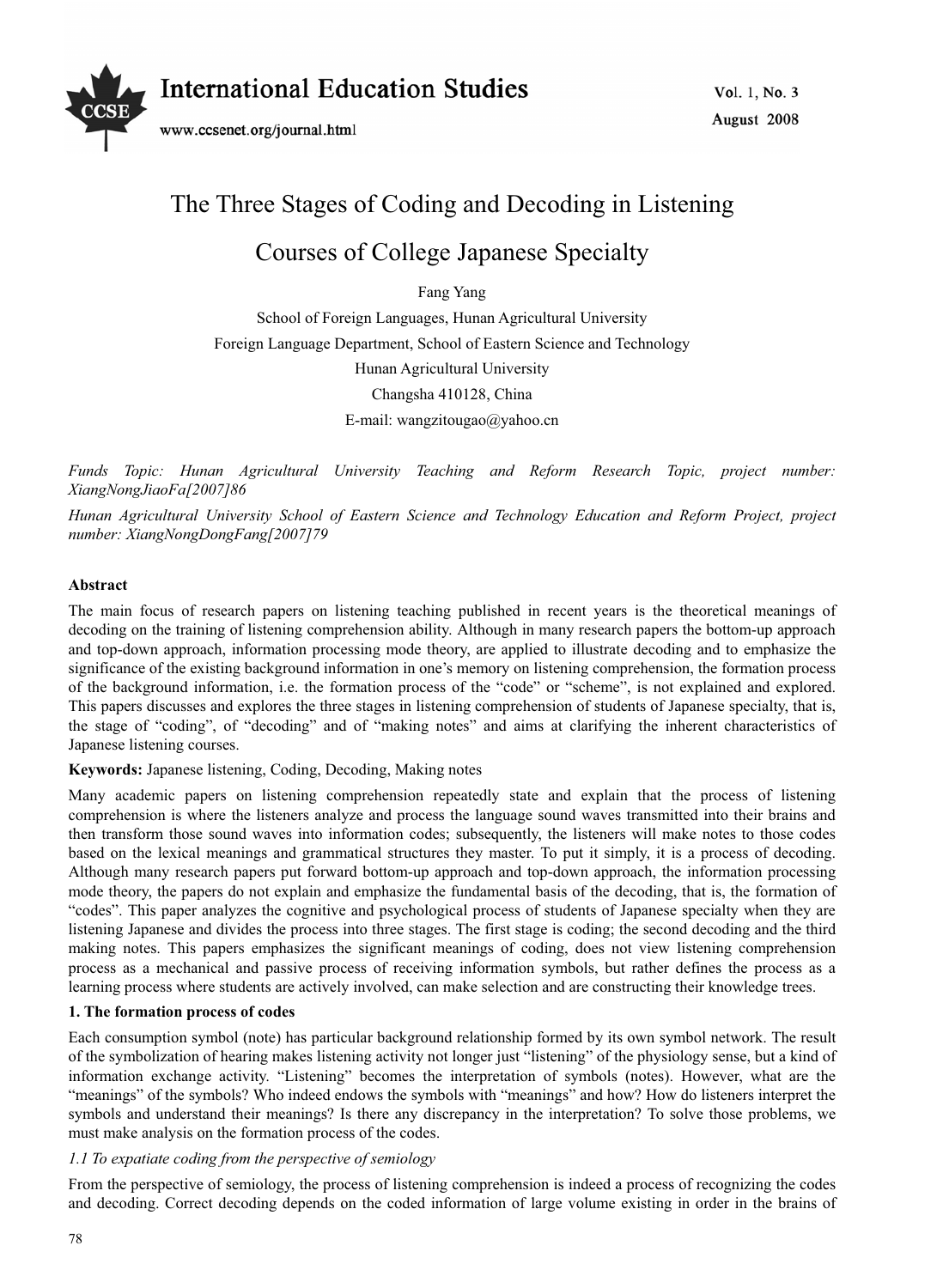human beings. The process of decoding needs to eliminate the

pragmatic blocks of foreign culture. "In language acquisition, the acquisition process of a learner on certain category is a process where the principal part sets up parameters for objects, while the setting-up pf parameters is based on exterior language stimulus." (Dunkel, 1991 and Feyten, 1991). It is obvious that the said "the principal part sets up parameters for objects" is the process where the listeners decode the sound symbols of listening context. Cognitive psychology compares interior psychological process of human beings as computers: computers receive symbol input, conduct coding, make decisions on the code input and store them, and then output the symbols. This is similar to how human beings receive listening comprehension information. The first step of listening comprehension is to divide the sound information into small units according to pronunciation, vocabulary and syntax. Sometimes, the boundary is not that obvious when dividing the sound information. For example, there are lots of homophony words in Japanese and people have to guess based on the context. Only the common rules will be analyzed in this paper. Small pronunciation unit will all have a code. Let us presume that the information code for the word "flower" is "011010". In listening comprehension process, human beings will instinctively search in their mind for the code "011010" stored in their minds. What is connected to this stored code is the image of flower. Therefore, listening comprehension process transforms the language information codes into material images and then the information transferring process is completed. The Schemata Theory of F.C. Barlett could be applied to explain such process. "For decoding newly input information, the coding relies on the existing information scheme, frame or networks of human beings' brains. Only when the input information is consistent with the scheme, can the information process be completed, that is the process from receiving information, to decoding, to re-organizing and to storing". (Yang and Yi, 2005)

As mentioned in the above, the coding is of two meaning levels. One is the coding for splitting the information and the other is that exists in the brains for a long or temporary period, which, hence, brings about two problems. How do the codes existing in the brains for a long or temporary period come into existence? Some of the language symbols formed by the language information (children) are able to find their matrix, while others could not find their correspondent matrix, which causes that the imagination and images that are connected to the listening comprehension cannot be generated and the blind spots of comprehension appear. The generation process of code is divided into two parts. Some codes formed by the listening comprehension could find correspondent matrix while others become the memory. The part that becomes memory will follow the forgetting rules of memory, remained or missed. Therefore, the more information codes a person has in his or her brain, the wider his or her knowledge is and it is more easier for him or her to understand information transmitted. Therefore, to improve listening level, students need to listen more, practice more and try their best to enlarge the codes related to Japanese notes or information schemata in their brains (F.C. Barlett).

#### *1.2 To explain coding from the perspective of linguistics*

It is mentioned in many academic papers that the process of listening comprehension is the process of decoding. "The sound goes into ears in the form of audio frequency, which vibrates the eardrums and is then transformed into nerve pulse which reaches the frontal area of the brain following hearing nerve. The brain analyzes and processes the language waves and transforms them into information codes. The listener applies his or her own lexical meaning and grammatical structure knowledge to make notes. Information codes being given the notes are endowed with true meanings." (Yang and Mo, 2005; Wang, 2004). "Nerve pulse" involves circuit and coding. The "on" and "off" switches shunt-wound in the circuit brings about nerve pulse of different forms and power. These the symbols for the switches, "on" or "off", are the presuming information codes, such as "011010" for flowers.

#### **2. The stage of decoding**

Chinese students majoring in Japanese study Japanese without Japanese culture. In addition, most of them start to learn Japanese at the age of 18 or 19. Although Chinese and Japanese are seemingly similar, they actually belong to different language families. It is impossible for students to apply Chinese code systems existing in their brains to interpret Japanese code system input in Japanese listening comprehension. Therefore, students have to re-construct Japanese code system in their brains. Even though students have constructed new language code systems, due to different experiences, cultures and statuses, listening comprehension units of the same code system could still generate different interpretation according to their own conditions. According to the decoding theory of Hall, roughly, the decoding status of students in listening comprehension can be divided into three types.

The first could be defined as complete understanding. Listeners of this type (refer to the students majoring in Japanese) feel that the codes in the listening comprehension (they are actually the codes that the speakers establish in the listening comprehension context under the presumption that the target group is Japanese) are the same as or similar to their "codes". They could completely understand the coding in the listening comprehension context and could correctly transform the speeches of the speakers into images that are easy for them to understand, which shows that the listeners have established the information code system that is related to the listening comprehension context.

The second type could be defined as uncertainty. Listeners could not find the "codes" that are in full consistence with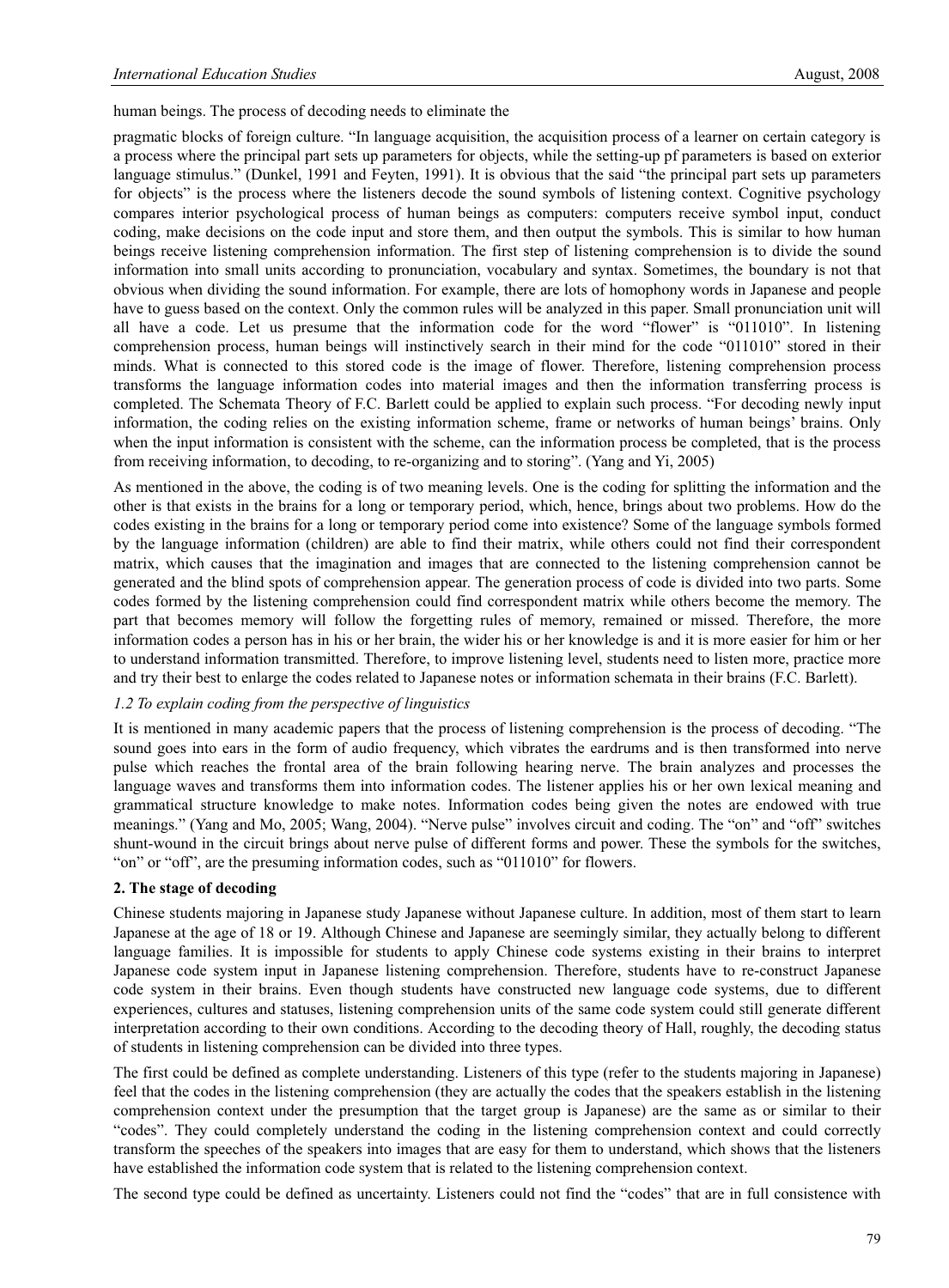the "coding" of the listening comprehension context. They are not sure about the meanings the speakers want to express. If with the supplementation of the following listening comprehension context, their listening status may become the first type. Whilst, if there is no supplementation in the following listening comprehension context, they will develop towards the status of completely failure of understanding, which shows that the listeners have not constructed a perfect information code system that is related to the listening comprehension context.

The third type is defined as complete failure of understanding. Listeners could not find the "codes" that are consistent with the "coding" of the listening comprehension context and do not understand at all the contents of the speakers in the listening comprehension context, which shows that the listeners have not yet established in their brains the information code system that is related to the listening comprehension context.

After analysis on the differences of the formation of listening comprehension abilities of students, it is found that "to construct comparatively perfect Japanese code system" is the key to improve students' listening ability. "To construct comparatively perfect Japanese code system", students must listen more and practice more. The accumulation of Japanese knowledge of learners (especially, the familiarity on Japanese vocabulary, common phrases, common syntax) prompts their knowledge structure. When the knowledge comes to be perfect, the cognitive structure and ability of Japanese listening will have a substantive improvement.

## **3. The stage of making notes**

Listening comprehension is a process of listening and comprehension. "Listening" is a passive act while "comprehension" is a subjective and active psychological process. The active and positive psychological process is related to self-judgment and selection. While the judgment and selection of individuals is based on their culture experience. Therefore, cultural differences must be mentioned here. Because different peoples have long been lived in different cultures, traditions and atmospheres and have formed special aesthetic customs of their own, which build up particular aesthetic "receiving blocks". To put it other way, because of different social and cultural environments and psychological structures and that the detailed conditions determine human beings' aesthetic value tendency, culture differences are formed among different peoples.

In listening comprehension process, listeners compare the independent language meaning unit with the information stored in their brains and apply their knowledge on lexical meaning and grammatical structure stored in their brains to make notes. After the notes are made, the information is meaningful. However, due to cultural difference in the sub-consciousness of listeners, the information, after notes are made on, obtain different meanings. Therefore, the meaning of the speech after the notes are made may not be in consistent with the original meaning of the speaker. Chinese students majoring in Japanese are confronted with two kinds of cultural differences when having Japanese listening comprehension class. One is culture difference between Chinese and Japanese culture. Students shall not use Chinese cultural knowledge system that have already been established to interpret language ideas of foreign cultural knowledge system. The other is that students come from different culture regions and there is individual cultural difference among them. In Japanese listening comprehension, the influence of regional cultural difference is not the influential element.

At this stage, teachers shall focus on introducing the social and cultural background of Japan to students. It could be seen from the characteristics of "top-down" information processing mode that the knowledge obtained previously is the key for decoding. Cultural difference between China and Japan is large and the difference brings about different languages, living customs and behavior rules. To improve Japanese listening ability, one must understand and could use Japanese social and cultural knowledge. Many students lack knowledge in cultural background of Japan and do not master the imagination meanings, social meanings and pragmatic rules of some of the Japanese vocabulary. Or, under the condition that they do not have a full understanding of Japanese cultural background information, they misunderstand the meanings of the speakers. Hence, comes the situation that the listeners understand each word but sill do not understand or misunderstand the meanings of the speakers.

## **4. Conclusion**

Thought analysis on the three stages in listening comprehension process, it is understood that Japanese listening course integrates human beings' ability in memory, summing up, forecasting, and language transformation. With clear understanding of the nature of Japanese listening course, teachers will be able to avoid blindness in designing Japanese listening course and in teaching practices, to change from the single teaching mode, i.e. vocabulary teaching, tape playing and answer checking, and to organize Japanese listening teaching activities systematically and gradually with aims and key points by following scientific teaching mode of listening system decoding rules.

Let us take the activities before the listening comprehension as an example. First, the students shall be informed of the knowledge related to the listening comprehension context, the information combination of different contexts, relevant culture background, the aim of the listening, and the to what extent that the students should master the listening comprehension context. Such activities will be conductive to helping students to forecast before they listen and to listen